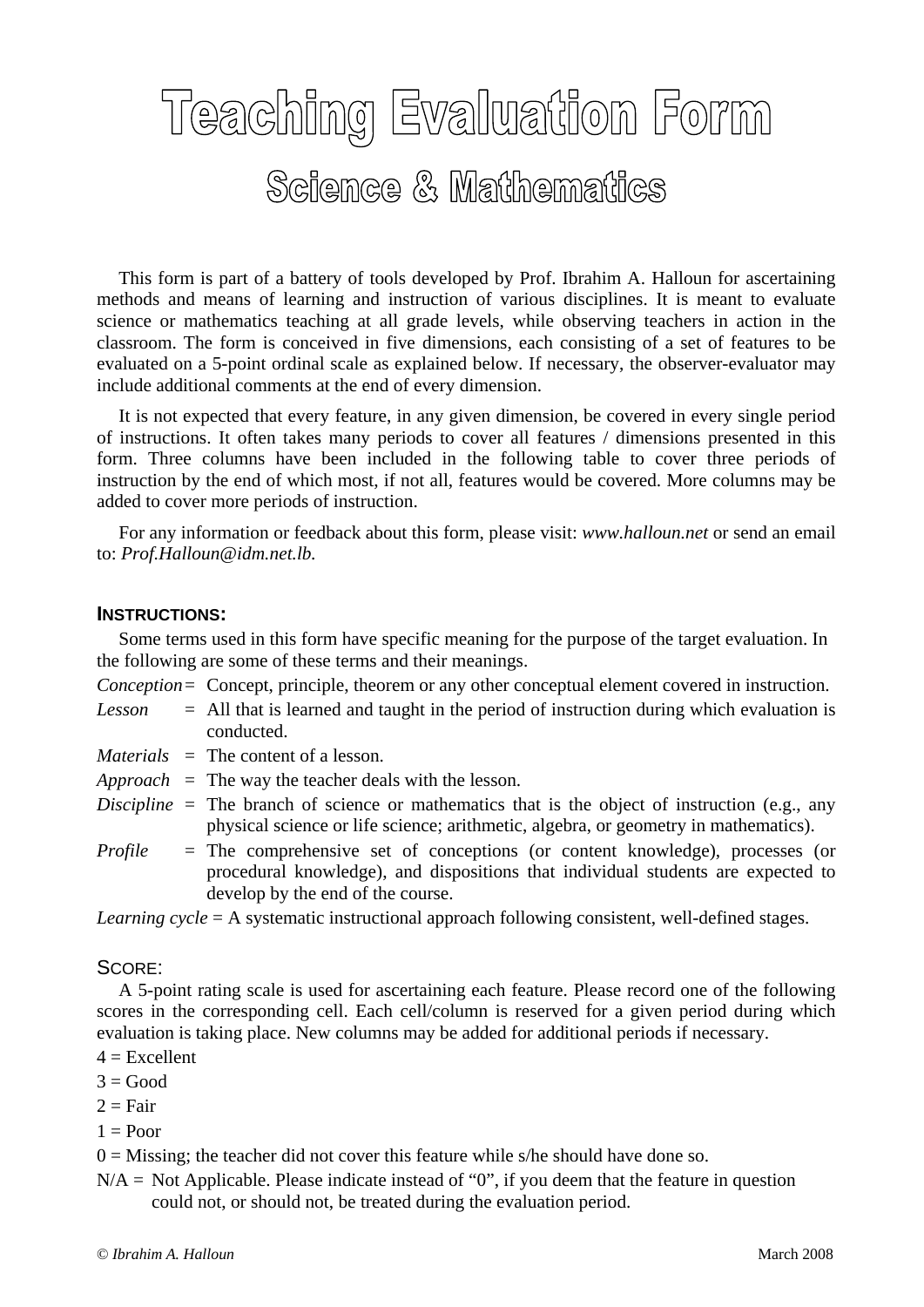| <b>DIMENSION</b>        |                 |                                                                          |             |          | <b>SCORE</b>        |  |  |
|-------------------------|-----------------|--------------------------------------------------------------------------|-------------|----------|---------------------|--|--|
|                         |                 |                                                                          | Period 1    | Period 2 | Period <sub>3</sub> |  |  |
|                         |                 | <b>FEATURE</b>                                                           | <b>DATE</b> |          |                     |  |  |
|                         |                 | <b>1C</b> Every conception is adequately treated (what it represents and |             |          |                     |  |  |
|                         |                 | is useful for, and under what conditions, how related to other           |             |          |                     |  |  |
| CONTENT / CONCEPTIONS   |                 | conceptions, etc.)                                                       |             |          |                     |  |  |
|                         |                 | 2C Coverage is balanced between individual conceptions and the           |             |          |                     |  |  |
|                         |                 | big picture                                                              |             |          |                     |  |  |
|                         |                 | 3C Various materials are adequately sequenced and coherently             |             |          |                     |  |  |
|                         |                 | related within and across lessons                                        |             |          |                     |  |  |
|                         | 4C              | Materials are treated helicoidally: critical elements are revisited      |             |          |                     |  |  |
|                         |                 | with increasing complexity throughout consecutive lessons                |             |          |                     |  |  |
|                         |                 | <b>5C</b> Breadth (scope and amount) and depth (quality details) of      |             |          |                     |  |  |
|                         |                 | covered materials are adequate and well-balanced                         |             |          |                     |  |  |
|                         |                 | 6C Materials are accurate and flawless                                   |             |          |                     |  |  |
|                         |                 | <b>Additional comments:</b>                                              |             |          |                     |  |  |
|                         | <b>7P</b>       | Students develop their discourse proficiency with scientific /           |             |          |                     |  |  |
|                         |                 | mathematical language and logic                                          |             |          |                     |  |  |
|                         | <b>8P</b>       | Students develop comparison and classification norms and                 |             |          |                     |  |  |
|                         |                 | criteria, especially for pattern recognition and deployment              |             |          |                     |  |  |
|                         | <b>9P</b>       | Students develop rules governing implementation and                      |             |          |                     |  |  |
|                         |                 | coordination of various operations                                       |             |          |                     |  |  |
|                         | <b>10P</b>      | Students develop ways of scientific inquiry, especially for              |             |          |                     |  |  |
|                         |                 | corroborating conceptions with due evidence and inference                |             |          |                     |  |  |
|                         |                 | making, and of conjecturing, reasoning and proof in mathematics          |             |          |                     |  |  |
| PROCESSES / COMPETENCES | 11P             | Students develop critical thinking through various analysis              |             |          |                     |  |  |
|                         |                 | modes and normative (criterial) evaluation                               |             |          |                     |  |  |
|                         | 12P             | Students develop and follow systematic ways for problem                  |             |          |                     |  |  |
|                         |                 | solving                                                                  |             |          |                     |  |  |
|                         | 13P             | Students develop and follow systematic ways for model                    |             |          |                     |  |  |
|                         |                 | construction and deployment                                              |             |          |                     |  |  |
|                         | 14P             | Students are guided to deal with the same situation from                 |             |          |                     |  |  |
|                         |                 | different perspectives, and following different methods                  |             |          |                     |  |  |
|                         | 15P             | Students are guided to extrapolate materials beyond their                |             |          |                     |  |  |
|                         |                 | immediate domain, and connect the discipline to other fields             |             |          |                     |  |  |
|                         |                 | <b>Additional comments:</b>                                              |             |          |                     |  |  |
|                         |                 |                                                                          |             |          |                     |  |  |
|                         | 16D             | Students relate covered materials to their everyday life, and            |             |          |                     |  |  |
|                         |                 | enhance their environmental awareness                                    |             |          |                     |  |  |
|                         | 17 <sub>D</sub> | Students develop positive learning attitudes, including self-            |             |          |                     |  |  |
| <b>DISPOSITIONS</b>     |                 | confidence, perseverance, autonomy, and the realization that             |             |          |                     |  |  |
|                         |                 | it takes more effort than talent to learn covered materials              |             |          |                     |  |  |
|                         | <b>18D</b>      | Students appreciate objectivity, precision and concision, as             |             |          |                     |  |  |
|                         |                 | well as coherence and consistency in thought, discourse and              |             |          |                     |  |  |
|                         |                 | judgment, within and outside the discipline                              |             |          |                     |  |  |
|                         | 19 <sub>D</sub> | Students work more on their creativity than on their capacity            |             |          |                     |  |  |
|                         |                 | to assimilate and recall statements or reproduce operations              |             |          |                     |  |  |
|                         | <b>20D</b>      | Students develop positive social attitudes, including open-              |             |          |                     |  |  |
|                         |                 | mindedness, collaboration, respect and tolerance of others,              |             |          |                     |  |  |
|                         |                 | equity, and bias rejection                                               |             |          |                     |  |  |
|                         |                 | <b>Additional comments:</b>                                              |             |          |                     |  |  |
|                         |                 |                                                                          |             |          |                     |  |  |